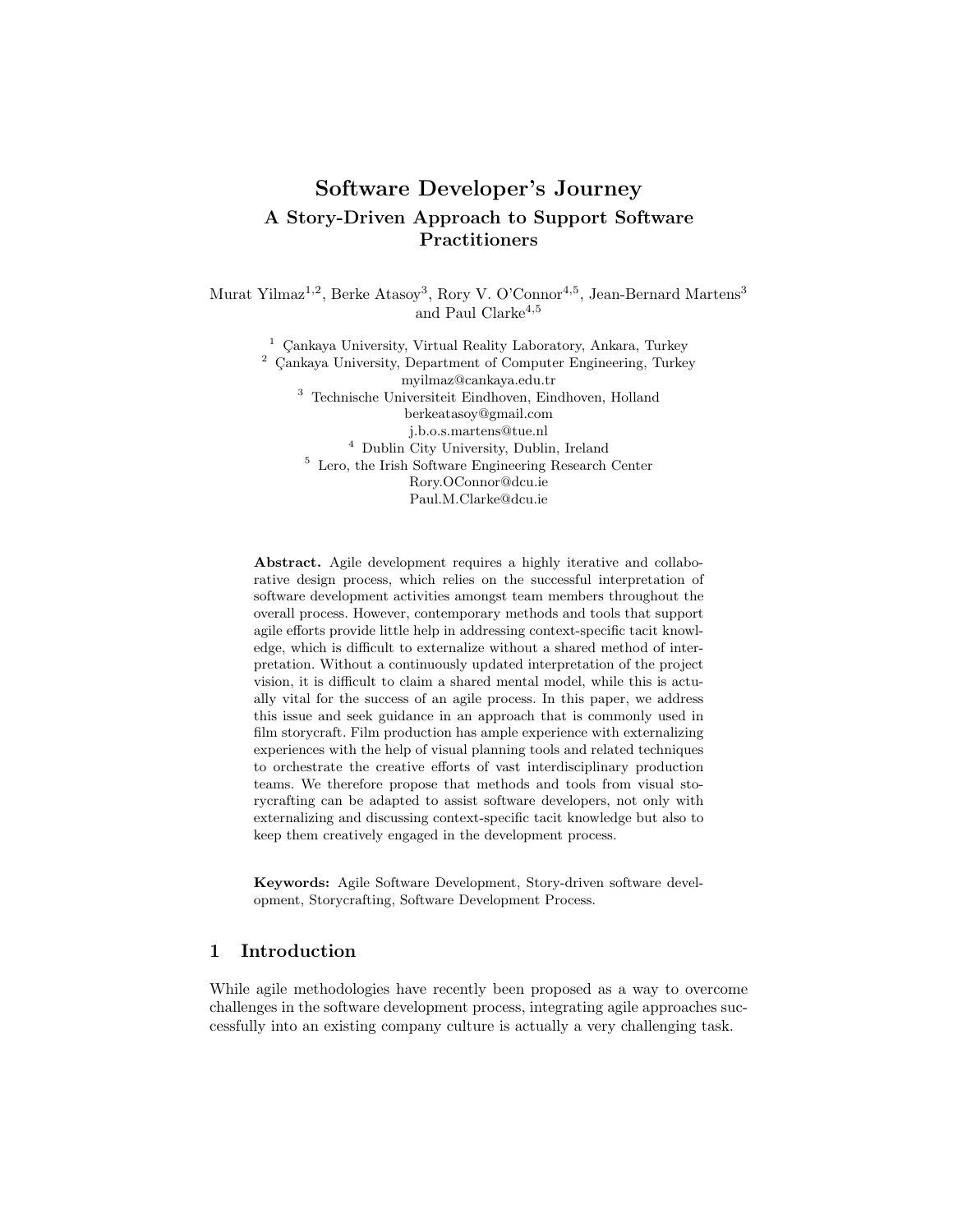Agile software development consists of a set of iterative software methodologies. Team-based production is advanced through collaborations of team members on the requirements that are collected from stakeholders [1]. It can be characterized by incremental development cycles, lightweight documentation, and face-to-face communication between team members. It requires teams that are capable of organizing themselves around cross-functional development activities by means of effective tacit knowledge sharing sessions. The basic assumption of agile methodologies is that effective software development relies on contextspecific tacit knowledge that is at times hard to make explicit and share. The success of sharing such knowledge is affected by practitioners viewpoints, beliefs and value systems [2], as well as by their personalities [3]. Many development methodologies aim to support the conversion of tacit knowledge into formal and explicit system requirements that can in turn be converted into technical software specifications [4].

Many proponents of agile software development argue that it is more effective when a shared mental model [5] is developed by a team of practitioners who also have the technical skills to subsequently convert the shared objectives into technical specifications and implementations. Recent evidence suggests that this process of formulating and sharing (i.e. externalizing) tacit knowledge is actually much more difficult than the reverse transformation of explicit knowledge into tacit understanding (i.e. internalization). This latter method of knowledge transfer is known as hands on experience or learning by doing [6].

In storycraft there is a well-established tradition in representing and sharing tacit knowledge about human experiences by capturing such experiences in both textual and visual form (e.g., using storyboards). This tradition builds on the ability of most people to quickly sympathize, i.e., develop an emotional relationship, with the context and characters in a story, even in cases where this story has only been sketched in rudimentary form and has not been worked out in detail. Stories do not only convey functional information, such as the features of a new software program, but also propose contexts and users that can give meaning to such features. Stories can also assist in orchestrating team efforts, as team members develop an understanding of how they can contribute with their specific skills to the overall team objective, and possibly provide end-user value [7].

A quick, inexpensive and flexible parallel process to continuously translate tacit knowledge into explicit conversation can assist in capturing the essence of the motivation, and in understanding the impact of the actions taken by individual team members. The ability to think in terms of stories can help with externalizing context specific tacit knowledge and with coordinating the software developers' creative efforts.

From a software development point of view, storycrafting may assist the agile approach in several ways: (1) providing insight into the progress of the strategy behind the development process by visualizing not only actions and accomplishments but also the underlying reasoning and mindset, (2) providing engagement by visually capturing an explicit representation of the strategic moves between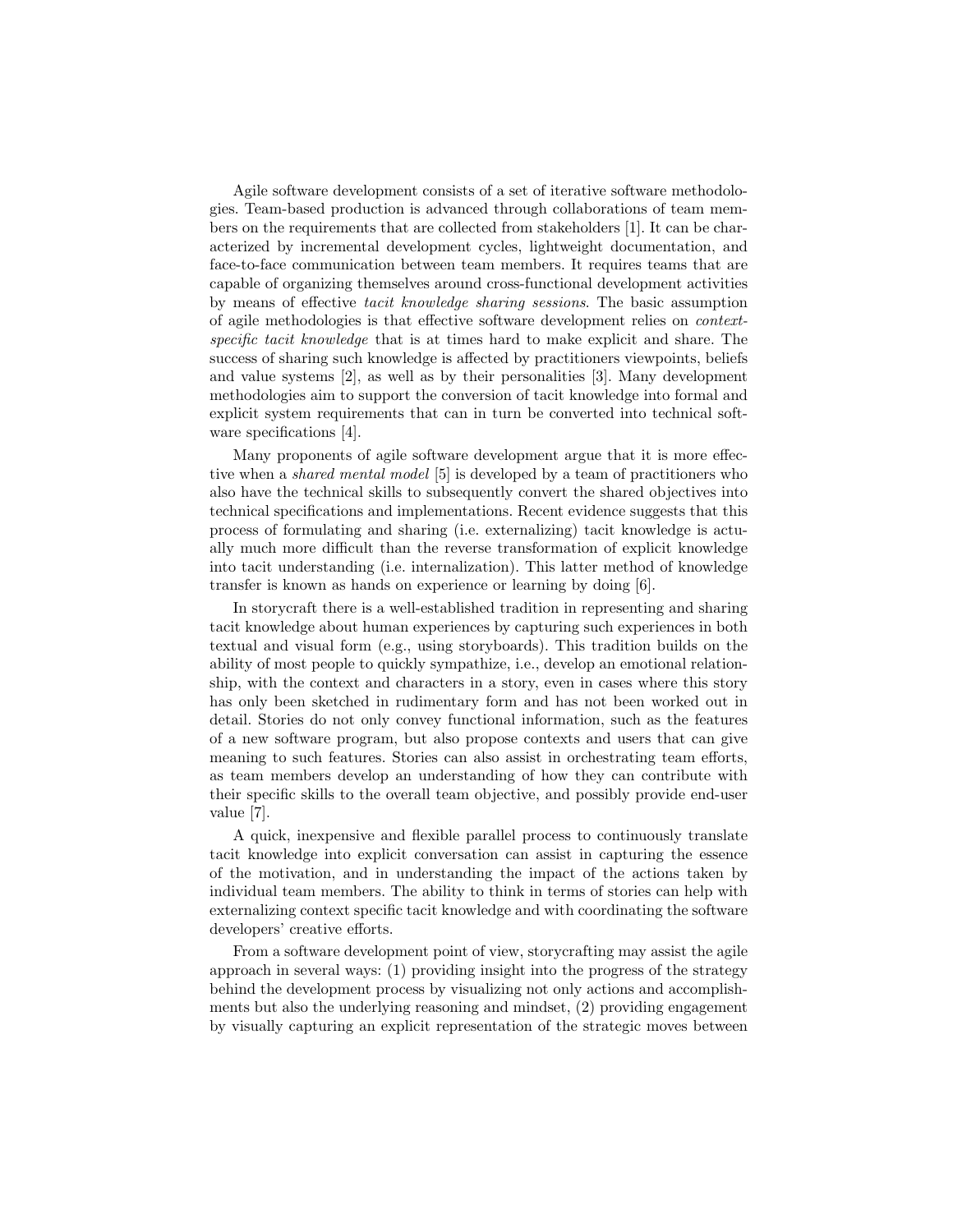actions, (3) motivating and engaging team members into the overall process not just as task responsibles but also as creative contributors, (4) providing a common awareness of the impact of individual contributions throughout the whole process, (5) establishing a visual structure that engages practitioners not only practically but also emotionally in the task at hand.

The aim of the exploratory study that we report here was to assess the usefulness of storycrafting for improving the communication during an agile development processes. The more specific research question was whether or not we could improve an agile software development process by enhancing the visual communication process using story crafting techniques.

The remainder of the paper is organized in the following manner. Section 2 reviews relevant literature. Section 3 describes the details of our proposed approach. In the final section, we discuss the potentials and benefits of this approach.

# 2 Background

Agile development proposes the notion of user stories which describe planned features of the software artifact within a context, so that an understanding can be developed of the resulting customer experience (See Figure 1). it has been empirically observed that this is an approach that is quite effective for capturing software requirements [8]. An important reason for this is that stories are an effective way of communicating a demand and hence an efficient way to exchange tacit knowledge [9].



Fig. 1. User Story Cards.

While the introducing *user stories* into an agile process has proven to be valuable, the full potentials of narrative imagining has not yet been accomplished. We are convinced that visual storycraft has much more to offer to an agile development process than is currently the case.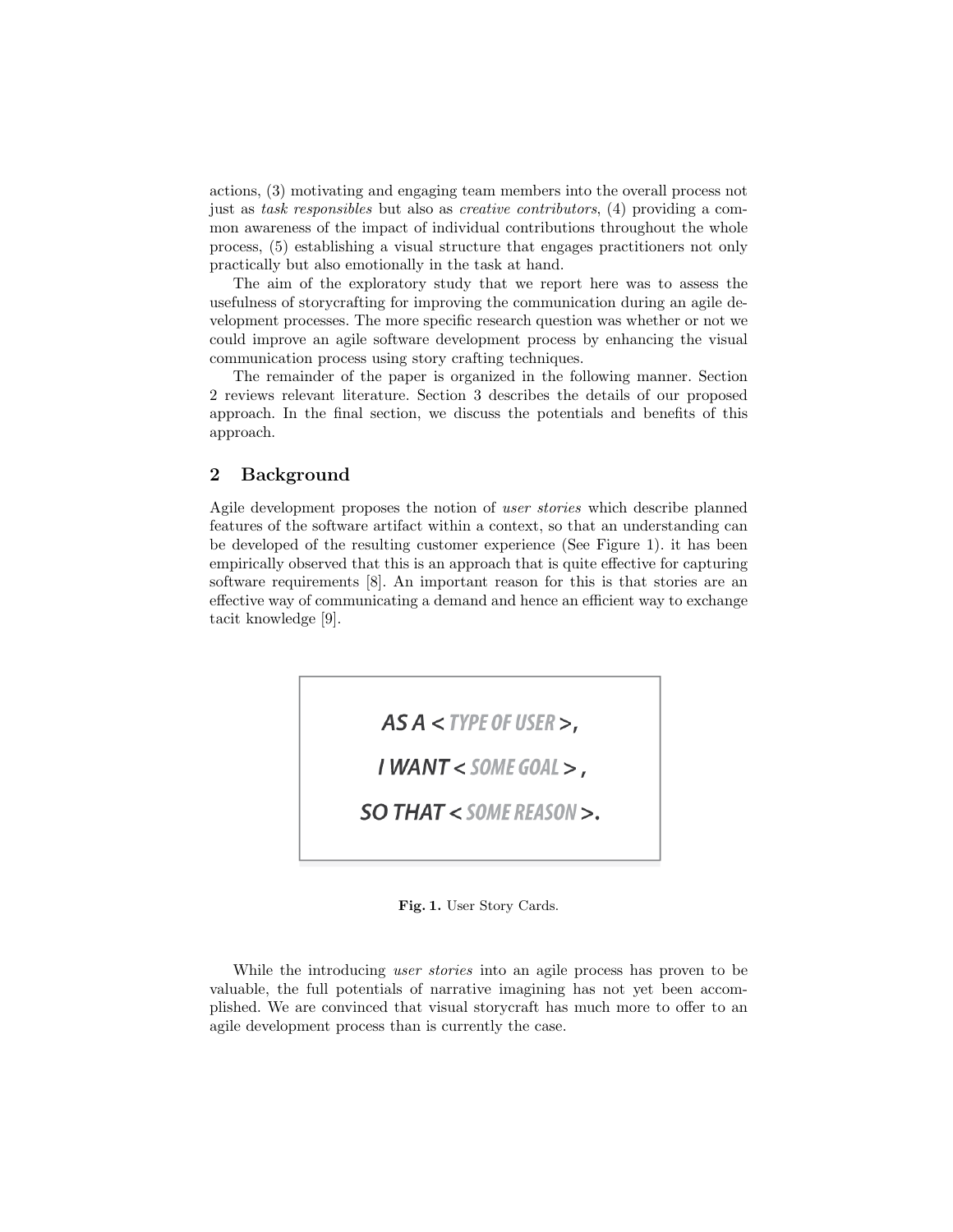Storytelling is an explanatory activity that aims at providing a symbolic representation of a range of interactions and consequent emotions that an individual may experience with the software service under development. on one or more subjects. The contextual information within a story is important tacit knowledge that assist in developing a more explicit awareness of consumer value and the relevance of specific software requirements. Kalid and Saifullah [10] for instance proposed to use narratives as a way of capturing the tacit knowledge in a project, while Linde [11] argues that social knowledge can be transmitted effectively by using a narratives. Narratives provides a way to share tacit knowledge on socially relevant aspects such as lessons learned from previous projects, alternative ways of executing specific tasks, ways of resolving conflicts, etc.

Imagining in the form of stories is a rational thinking tool for looking into the future, predict, plan, and explain situations that do not yet exist [12]. All of the above are cognitive efforts and they require a common ground and a shared process to explicitly discuss, assess and decide. From a storycrafting perspective, agile efforts do not only promote interdisciplinary communication and process management of software development but also help to coordinate co-creative efforts towards innovative software design.

#### 2.1 Storycrafting

Storycrafting takes various forms such as oral, written, theater and film [13]. Crafting a story does not entirely rely on the creative intuition of artistic minds. It relies on a well-established tradition in translating tacit knowledge into everyday thinking through structural frameworks and pre-defined guidelines and techniques. Aristotle maps the structure of actions in a story as a unified plot with a beginning, middle and end [14]. Propps Morphology of the Folktale establishes 31 commonly occurring themes that are called story functions which are classifiable actions that a protagonist can take in a story [15]. Campbell points out a common structure called Hero's Journey in every great story that has resonated through history [16]. Freytag describes a five-act structure to build a story that mostly applies to ancient Greek and Shakespearean drama [17]. Field's Paradigm establishes a three-act structure in which definitive moments called plot points control the change in direction of a story from the beginning till the end [16].

Certain forms of storycraft such as feature film-making have a proven record in managing and orchestrating highly complex production processes by interdisciplinary teams that passionately work and share an extremely complex process. Their process requires an interpretation of the tacit knowledge embedded in the scripts to be shared with a vast crowd of interdisciplinary workers. Visual planning such as story, e.g. through continuity boards, provides an efficient interface to explore options, reflect, discuss and detect problems and make changes quickly, easily and inexpensively [18].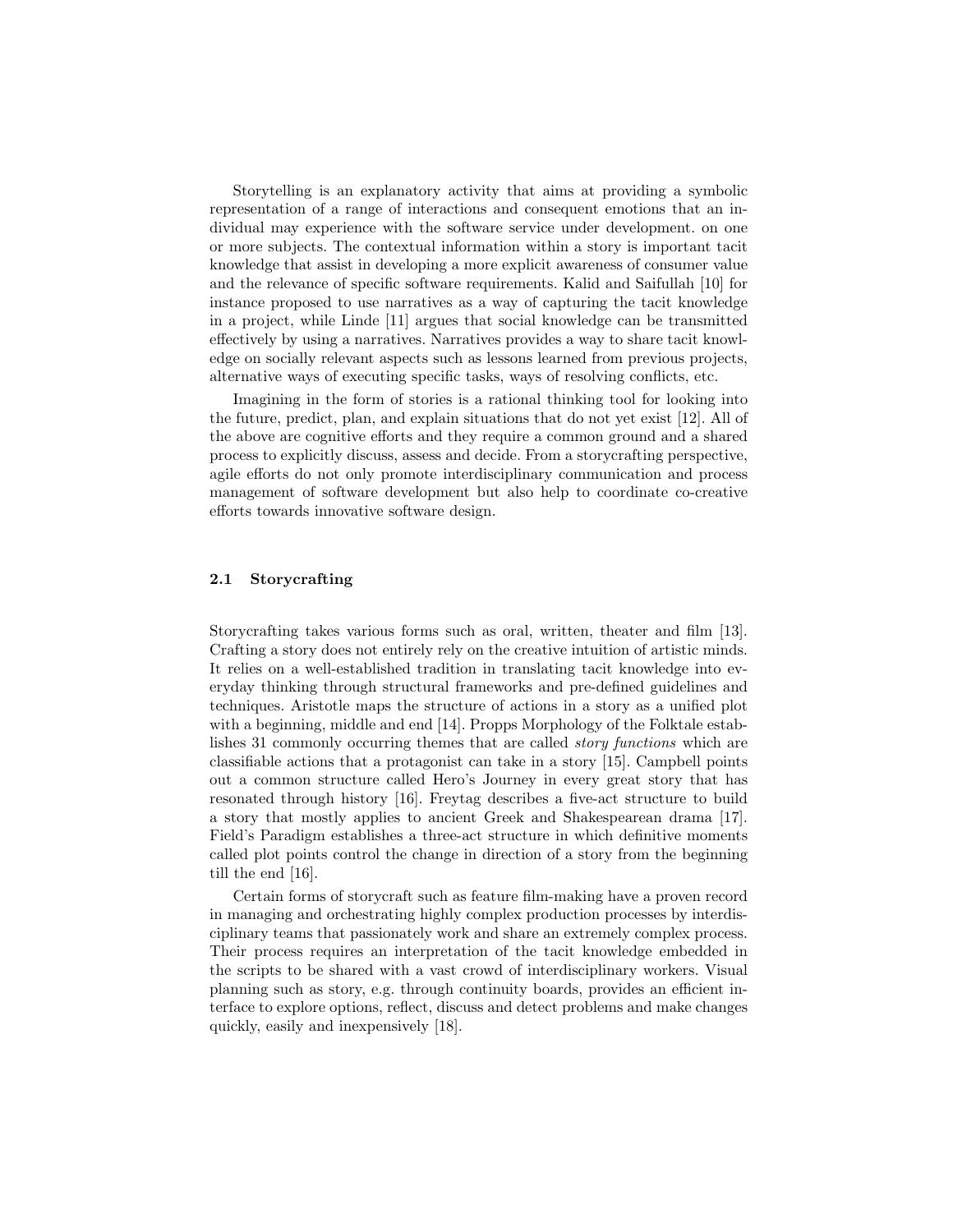#### 2.2 Stories as developer experiences

Agile development is an exploratory process, which starts with a prioritization of aspects such as required collaboration and interaction in the software development process. Consequently, recent development and design challenges in software development require more human-centered approaches and the software industry is shifting its demands on software practitioners towards soft skills. In order to achieve sustainability in software decision making, practitioners should understand their dependence on their teammates, respect skills and approaches that they do not master themselves, and be able to cope with personality differences.

In this paper, we suggest that we should more rigorously organize software development experiences in terms of stories that can be used for communicating our development experience to other software practitioners. Furthermore, we suggest that agile software development demands a concrete but flexible way with a quick and inexpensive interface to externalize and capture the fleeting moments of discussion and decision-making in order to improve the quality of the design and development processes.

# 3 Software Developer's Journey

We propose a novel approach to assist teams in coordinating software development tasks by using a visual externalization process. The goal is to reveal important aspects of the software development progress in a visual environment with the intention to promote transfer of tacit knowledge. Software practitioners' experiences can be in the form of code snippets that solve a known issue, or propose an alternative approach towards resolving previously encountered problems.

Firstly, based on the notion of a shared metaphor that is one of the twelve practices in agile development [19], the second step in the process is to interpret the project tasks jointly with team members by exploring the potential statements in which such a metaphor is invoked. Here, we interpret software development as a theory building activity, which aims to bridge the gap between tacit knowledge and software project documentation by effectively capturing the design knowledge from an experience-focused perspective.

Secondly, a software team assesses the collected software development experiences into story elements such as actors, domains and artifacts in order to utilize them in the software design process. The tacit knowledge consists of a set of rules and procedures that can assist in reaching decisions on specific development tasks [20], and hence guides the overal software development process.

Thirdly, a software team identifies the key stakeholder(s), i.e., relevant personas and contexts as well as the intended experience. The demographics of the persona and his relationship to the software development tasks are essential for understanding what defines successful use of the software. Identifying stakeholder conflicts at an early stage can provide a software team with an understanding of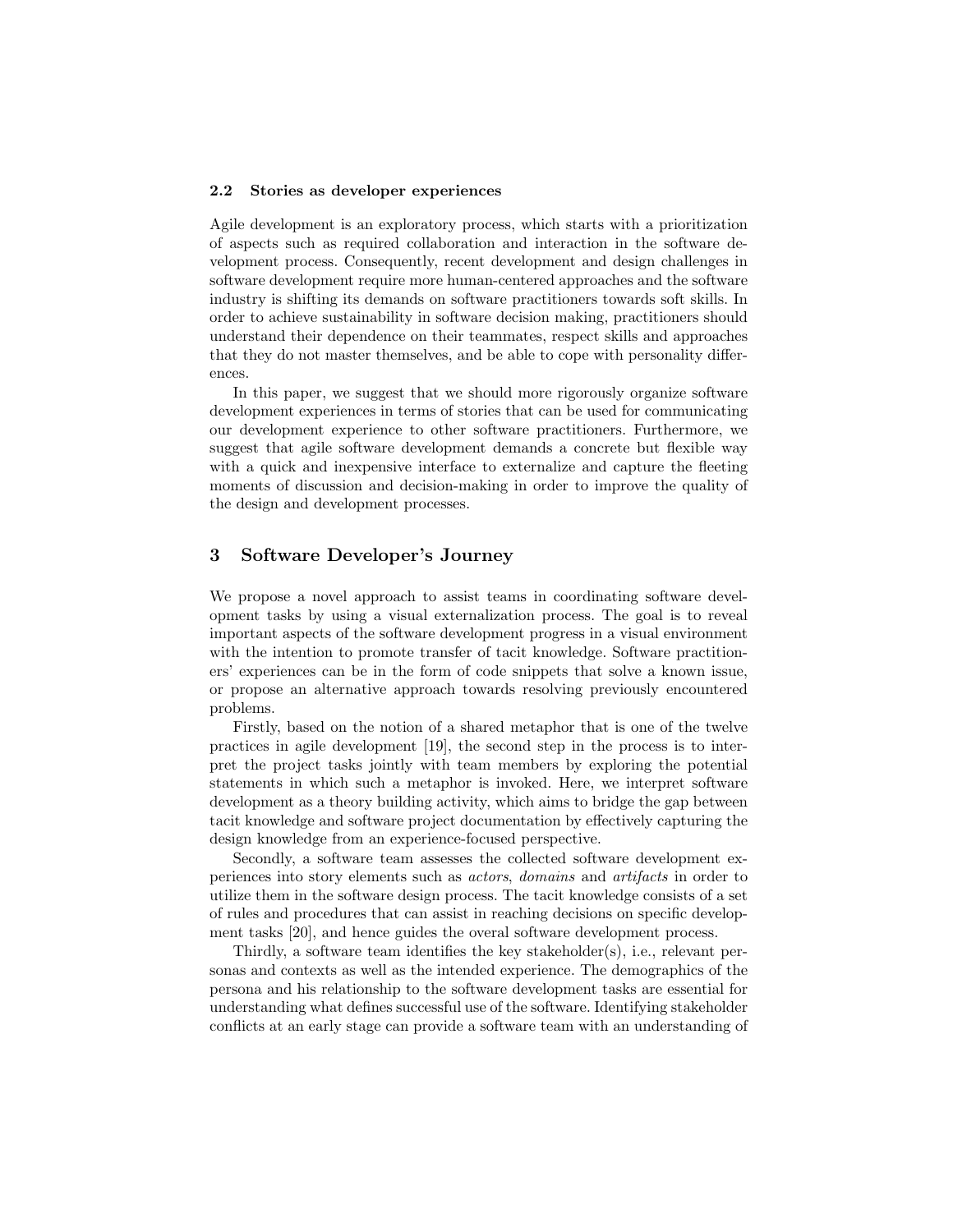the emotional consequences that completing or failing software tasks may have. There is evidence to suggest that such an understanding can have influence the success of a software project [21]

Fourthly, the projected experience can be contextualized through a visual representation of all actions that can shared, e.g., by means of an agile task board<sup>1</sup>, which may in turn help to coordinate the software development process (see Figure 2).



Fig. 2. The enhanced agile task-board.

To explore the feasibility of our approach, we initially subscribed to the guidance of a method called Storyply. This method explores the application of storycraft in user experience design in order to improve the focus of interdisciplinary design teams on the targeted end-user experience [22]. We appropriated certain stages of Storyply Method in order to test some of our claims on a senior graduation project conducted by a team of three novice researchers at Cankaya University Computer Engineering Department (see Figure 3). The project group was developing a VR-based application for creating a virtual storytelling experience about GobekliTepe, which is a pre-historic site about 12000 years old at

 $\overline{1}$  The task board is a visual display of the software development progress.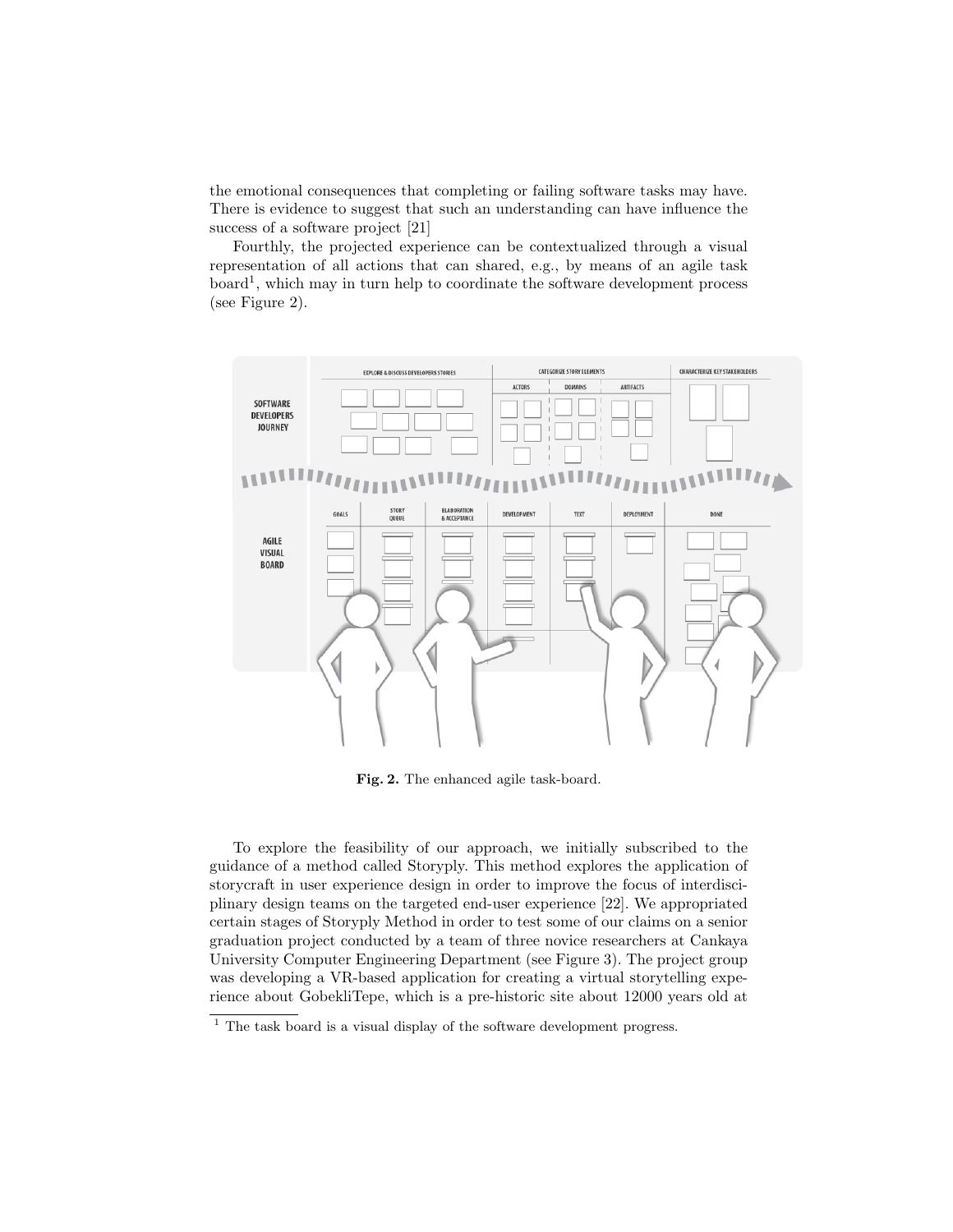SanliUrfa, Turkey. The project lasted for a year and it was supervised by two of the authors.

The team used Scrumban, which is a combination of Kanban and Scrum, in their development process. We added two phases from the Backstage of Storyply, i.e., Insploration and Categorizing Story Elements, as well as a condensed version of the On-Stage phase. We were interested in observing the effects of the Storyply activities on the Scrumban methodology and on the team process and outcomes. Our preliminary results indicate the effectiveness of the proposed approach in several respects. Firstly, it helped the development team to build a shared metaphor. Secondly, the visual progress in the development phase was visible to all team members so that it could be used as a reference in the discussions. Thirdly, this approach helped the team to reveal already at an early stage the potential problems that needed to be resolved in the software development process.



Fig. 3. Testing how Storycraft resonates with software developers while conducting a Scrumban process with support from Storyply.

# 4 Discussions

A story is a structural artifact which can effectively be used in software development. Software practitioners should focus on software development tasks where stories can act as a narrative asset that may improve visual planning of software development and to keep team motivation alive. Stories can guide software teams to give priority to the experiences of targeted customers already in the early stages of the design process.

Stories guide us to create a personal interpretation of a system metaphor, which is valuable for self-reflection of the software practitioners. A shared metaphor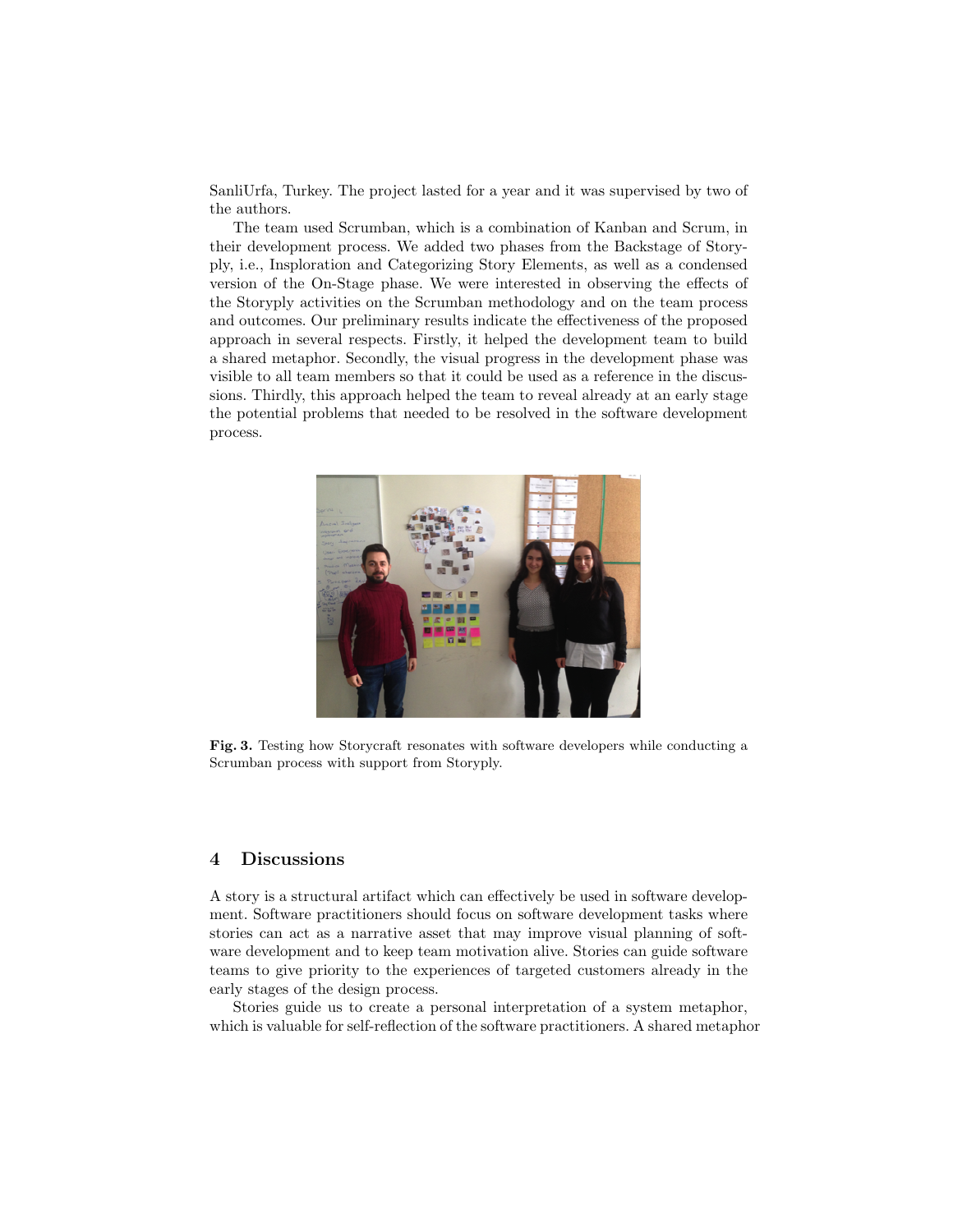can help a software team explore the diversity of different perspectives and formalize a shared vision in very early stages of the development. This is inline with Beck [23] who already suggested that a team should simplify a software artifact to fit a a single metaphor. Software practitioners might agree that the design of a particular software service is similar to an assembly or product line or it may look like a coffee shop with service personnel and chiefs and customers. As it follows a storified life-cycle, the proposed approach also promotes that software teams may more easily claim ownership of the software artifacts.

An important goal of this preliminary study is to demonstrate the benefits of a story-driven software development. In fact it is important to capture and store the excessively valuable tacit knowledge using a rich story-based approach. Consequently, we claim the need for an emerging skill called creatively engaged software practitioners who also master the process of capturing software development experiences. Software practitioners will hopefully recognize the importance of such an approach and the potential benefits that it can bring.

Although this research envisions a preliminary framework that utilizes stories in an agile development, more qualitative and quantitative data should be collected on the proposed approach. In particular, this approach needs further testing with software teams conducting agile processes and experts should iterate on the apprach based on such observations. Most importantly, a future cross-national study involving various software development teams from different countries is essential. There is, therefore, a definite need for a complementary study that could also assess the long-term effects of using stories in agile software development.

### References

- 1. Penkar, S.: From Projects to Programs: A Project Manager's Journey. CRC Press (2013)
- 2. O'Connor, R.V., Yilmaz, M.: Exploring the belief systems of software development professionals. Cybernetics and Systems 46 (2015) 528–542
- 3. Yilmaz, M., O'Connor, R.V., Clarke, P.: An exploration of individual personality types in software development. In: Systems, Software and Services Process Improvement. Springer (2014) 111–122
- 4. Nonaka, I., Takeuchi, H.: The knowledge-creating company: How Japanese companies create the dynamics of innovation. Oxford university press (1995)
- 5. Larman, C., Vodde, B.: Practices for scaling lean & Agile development: large, multisite, and offshore product development with large-scale scrum. Pearson Education (2010)
- 6. Ryan, S., O'Connor, R.V.: Acquiring and sharing tacit knowledge in software development teams: An empirical study. Information and Software Technology 55 (2013) 1614–1624
- 7. Patton, J., Economy, P.: User Story Mapping: Discover the Whole Story, Build the Right Product. " O'Reilly Media, Inc." (2014)
- 8. Cohn, M.: User stories applied: For agile software development. Addison-Wesley Professional (2004)
- 9. Groff, T., Jones, T.: Introduction to knowledge management. Routledge (2012)